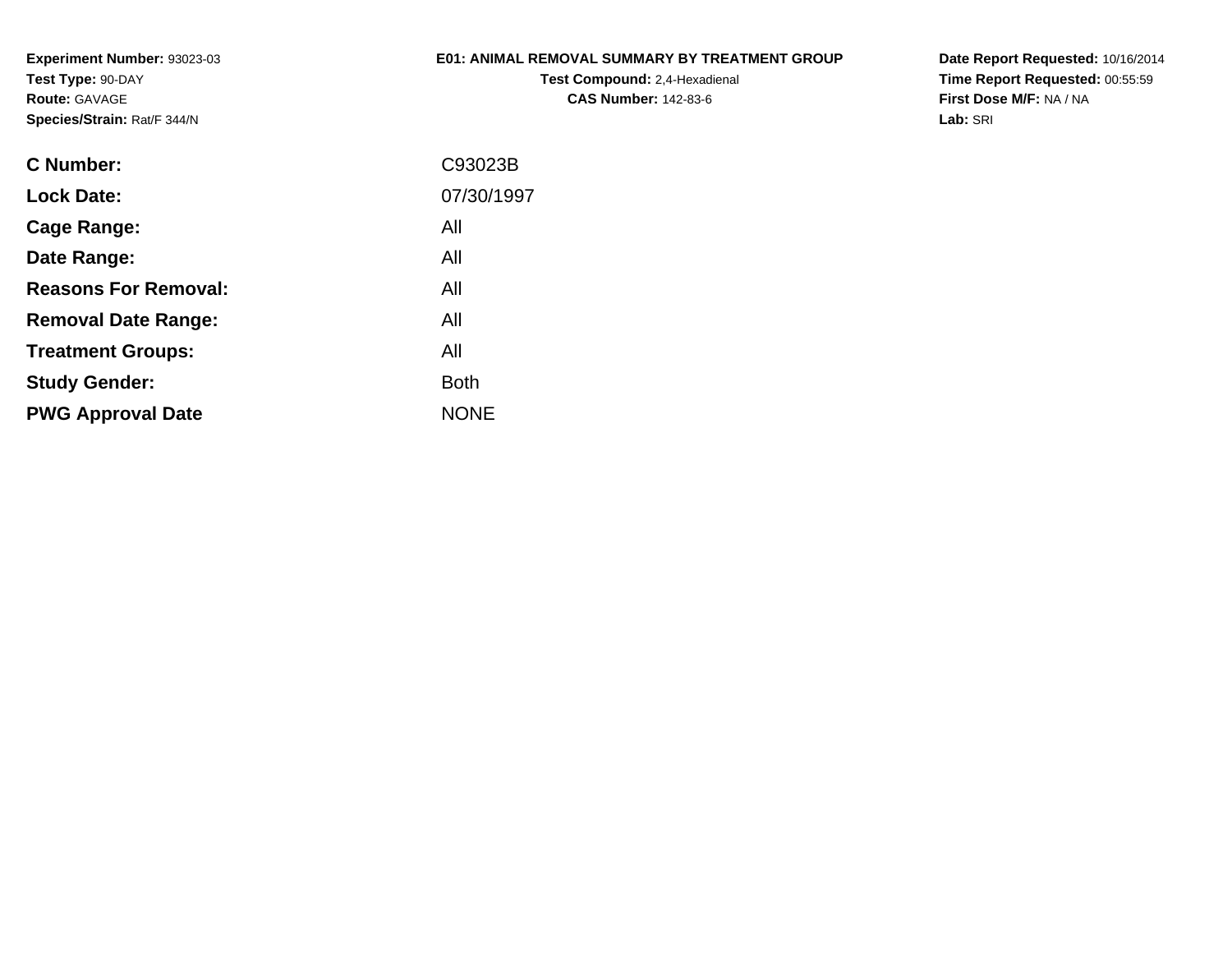# **E01: ANIMAL REMOVAL SUMMARY BY TREATMENT GROUP**

**Test Compound:** 2,4-Hexadienal **CAS Number:** 142-83-6

**Date Report Requested:** 10/16/2014**Time Report Requested:** 00:55:59**First Dose M/F:** NA / NA**Lab:** SRI

#### **MALE**

| <b>TREATMENT</b>        | Terminal<br><b>Sacrifice</b> |  |
|-------------------------|------------------------------|--|
| MG/KG/DY<br>$\mathbf 0$ | 10                           |  |
| MG/KG/DY<br>7.5         | 10                           |  |
| MG/KG/DY<br>15          | 10                           |  |
| MG/KG/DY<br>30          | 10                           |  |
| MG/KG/DY<br>60          | 10                           |  |
| MG/KG/DY<br>120         | 10                           |  |
|                         | <b>TOTAL</b><br>60           |  |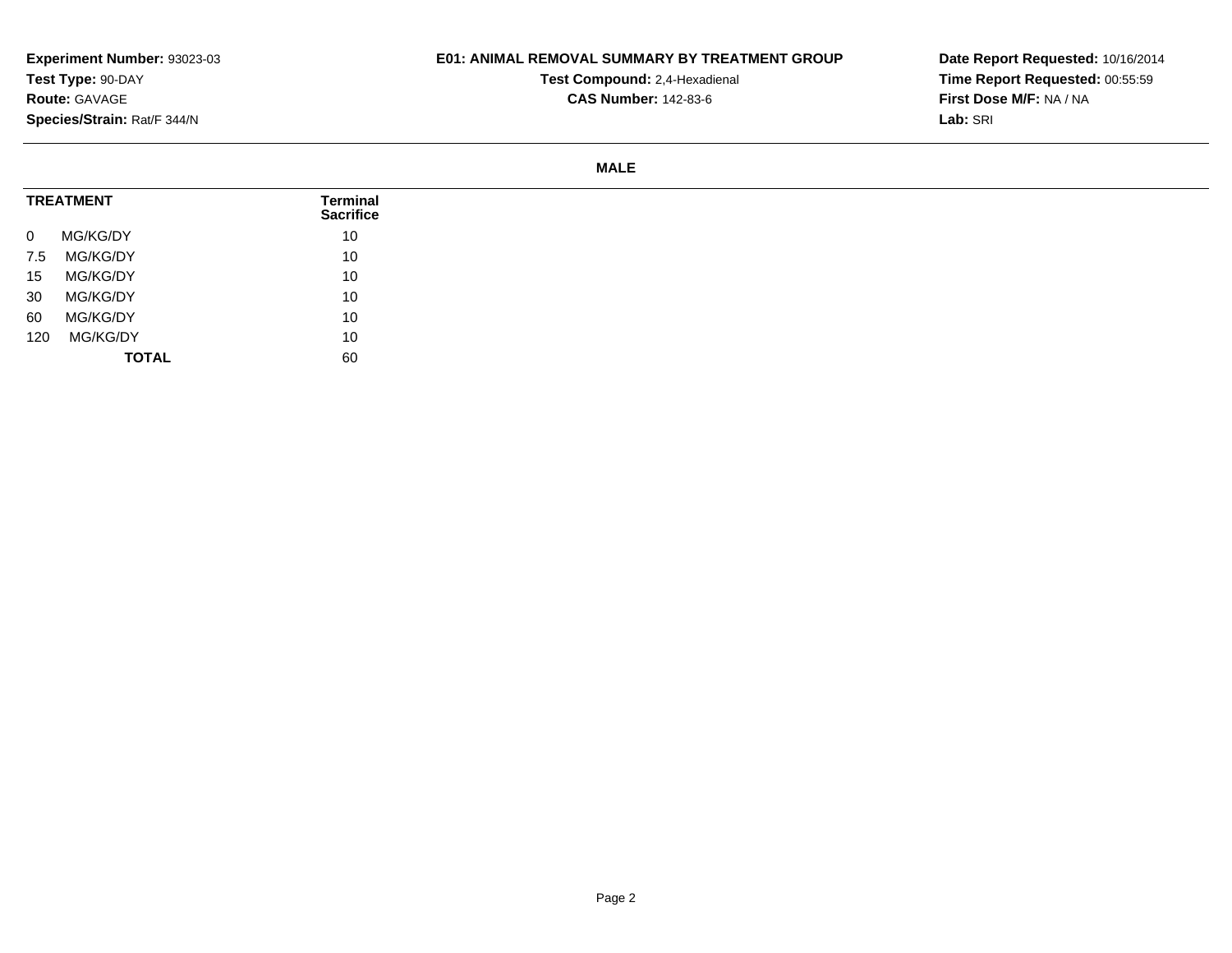### **E01: ANIMAL REMOVAL SUMMARY BY TREATMENT GROUP**

**Test Compound:** 2,4-Hexadienal **CAS Number:** 142-83-6

\*\*\*END OF MALE DATA\*\*\*

**Date Report Requested:** 10/16/2014**Time Report Requested:** 00:55:59**First Dose M/F:** NA / NA**Lab:** SRI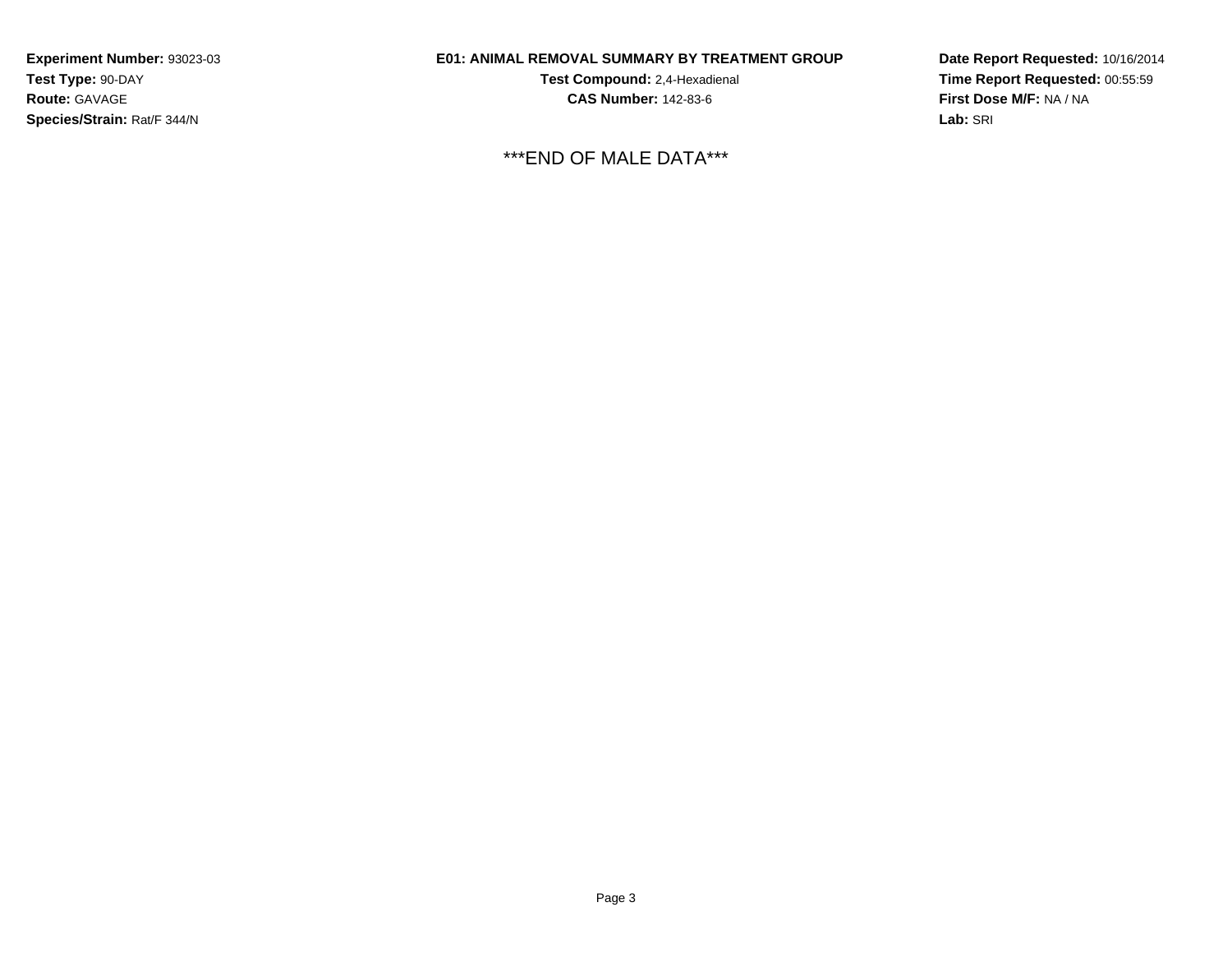# **E01: ANIMAL REMOVAL SUMMARY BY TREATMENT GROUP**

**Test Compound:** 2,4-Hexadienal **CAS Number:** 142-83-6

**Date Report Requested:** 10/16/2014**Time Report Requested:** 00:55:59**First Dose M/F:** NA / NA**Lab:** SRI

#### **FEMALE**

| <b>TREATMENT</b>         | Terminal<br><b>Sacrifice</b> |
|--------------------------|------------------------------|
| MG/KG/DY<br>$\mathbf{0}$ | 10                           |
| MG/KG/DY<br>7.5          | 10                           |
| MG/KG/DY<br>15           | 10                           |
| MG/KG/DY<br>30           | 10                           |
| MG/KG/DY<br>60           | 10                           |
| MG/KG/DY<br>120          | 10                           |
| <b>TOTAL</b>             | 60                           |